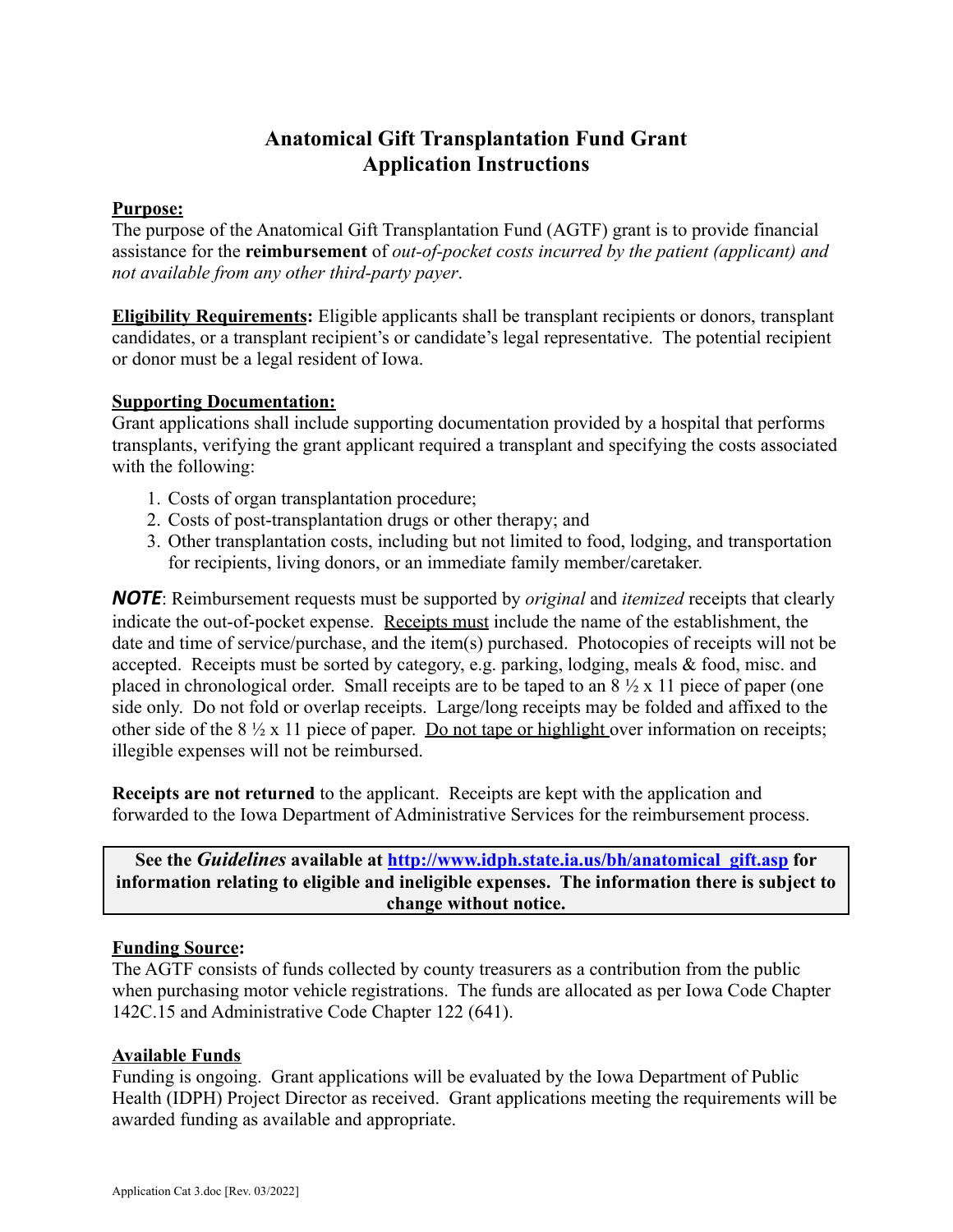### **Payments and Reporting Requirements:**

Payments shall be made on a reimbursement basis on forms provided by IDPH and for out-of-pocket expenses incurred by the transplant patient or candidate, or their legal representative.

Grant applications must be maintained and available for review by IDPH for five (5) years following the grant period.

These reimbursements are considered State Aid and therefore will not generate a form 1099 for taxes. However, applicants should confer with a financial advisor if they have any questions.

#### **Application Format and Content:**

The application must be in the format of that provided. Photocopies or exact computer-generated replicas are permissible.

#### **Grant Application Process:**

To be considered for funding, a grant application shall be completed and mailed to the following address. Questions should be directed to the contact information provided below.

> Iowa Department of Public Health Attn: RaChel Greenwood Lucas State Office Building- $6<sup>th</sup>$  Fl., 321 East 12<sup>th</sup> Street Des Moines, IA 50319-0075 Ph#: 515-240-8003 (Sherry Frizell) | Email: [anatomicalgift@idph.iowa.gov](mailto:anatomicalgift@idph.iowa.gov)

Appropriate information must be provided in the Description of Short-Term Need section and subtotals and total amount requested indicated. Applications that are incomplete will be returned to the applicant or sponsoring transplant center prior to further consideration.

The applications are reviewed in the order received. Unfinished applications (sections blank, no signatures, loose cash register receipts, etc.) will be returned for completion and/or corrections.

**Shaded areas are to be completed by Transplant Center staff.**

ii.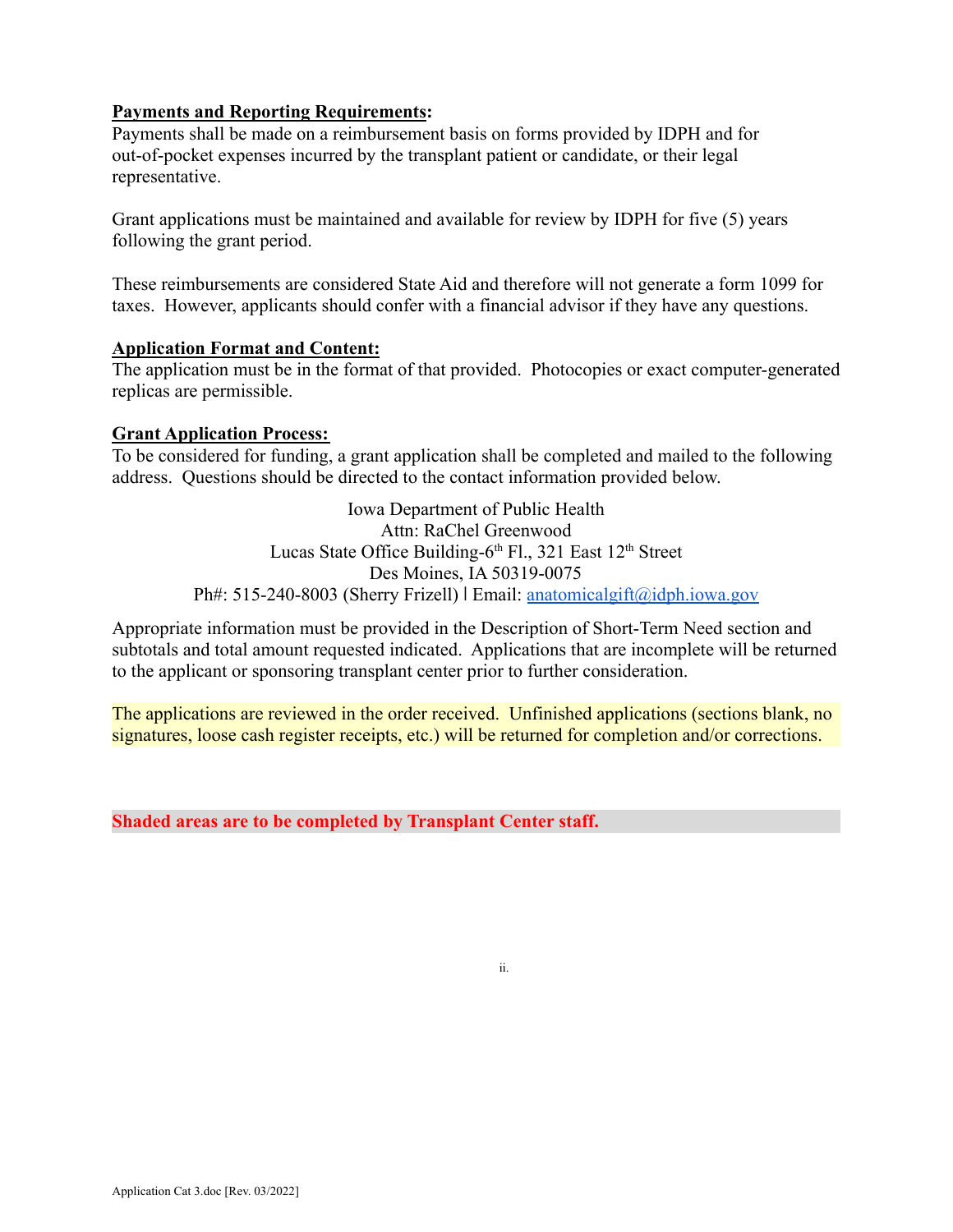| For IDPH use only                                                                                                                               |            |  |  |
|-------------------------------------------------------------------------------------------------------------------------------------------------|------------|--|--|
| Documentation supporting reimbursement of transplantation<br>expenses received and reviewed. Approve reimbursement for<br>the following amount: |            |  |  |
|                                                                                                                                                 | organ 5101 |  |  |
| <b>IDPH Staff Person</b>                                                                                                                        |            |  |  |

## **STATE of IOWA ANATOMICAL GIFT TRANSPLANTATION FUND**

### **Grant Application**

This application will be used to determine the patient's eligibility for financial grant assistance. This application must be completely filled out by the patient/parent/legal guardian and the Transplant Social Worker. Applications which are received with sections that have not been fully completed will be returned to the applicant or transplant center for completion prior to further consideration.

#### **Print or type all information; do not use pencil** Date Completed:

**Shaded areas are to be completed by the Transplant Center Social Worker/Coordinator).**

### **PATIENT INFORMATION**

Patient's Name: Patient's Legal Address (**must** match address shown on submitted W-9 and the state of Iowa vendor system): Date of Birth: Marital Status: Marital Status: Telephone: Email: Email: Email: Email: Email: Email: Email: Email: Email: Email: Email: Email: Email: Email: Email: Email: Email: Email: Email: Email: Email: Email: Email: Email: Email: Email: Email: Email: Email: Email: E Is patient currently employed? Yes  $\Box$  No  $\Box$  If yes, state position: and and name and address of employer: + + + + + + + + + + + + + + + + + + + + + + + + + + + + + + + + + + + + + + + + + + + + + + + + + + + + + + + + + + + + + + + + + + + + + + + + Individual completing this application if not the patient (legal representative, guardian etc.): Name: Relationship: **Example 2018 Relationship: Example 2018 Relationship: Example 2018** Mailing Address: Telephone: Email: Email: **TRANSPLANT PROCEDURE INFORMATION** Type of transplant: Date of transplant: Date of transplant: Dates of hospital stay/s: Date added to transplant list:<br>
Date of release to return home: Is the patient a recipient?  $\Box$  or a donor?  $\Box$ If donor, is the recipient a legal resident of Iowa? Yes  $\Box$  No  $\Box$ [Page 1]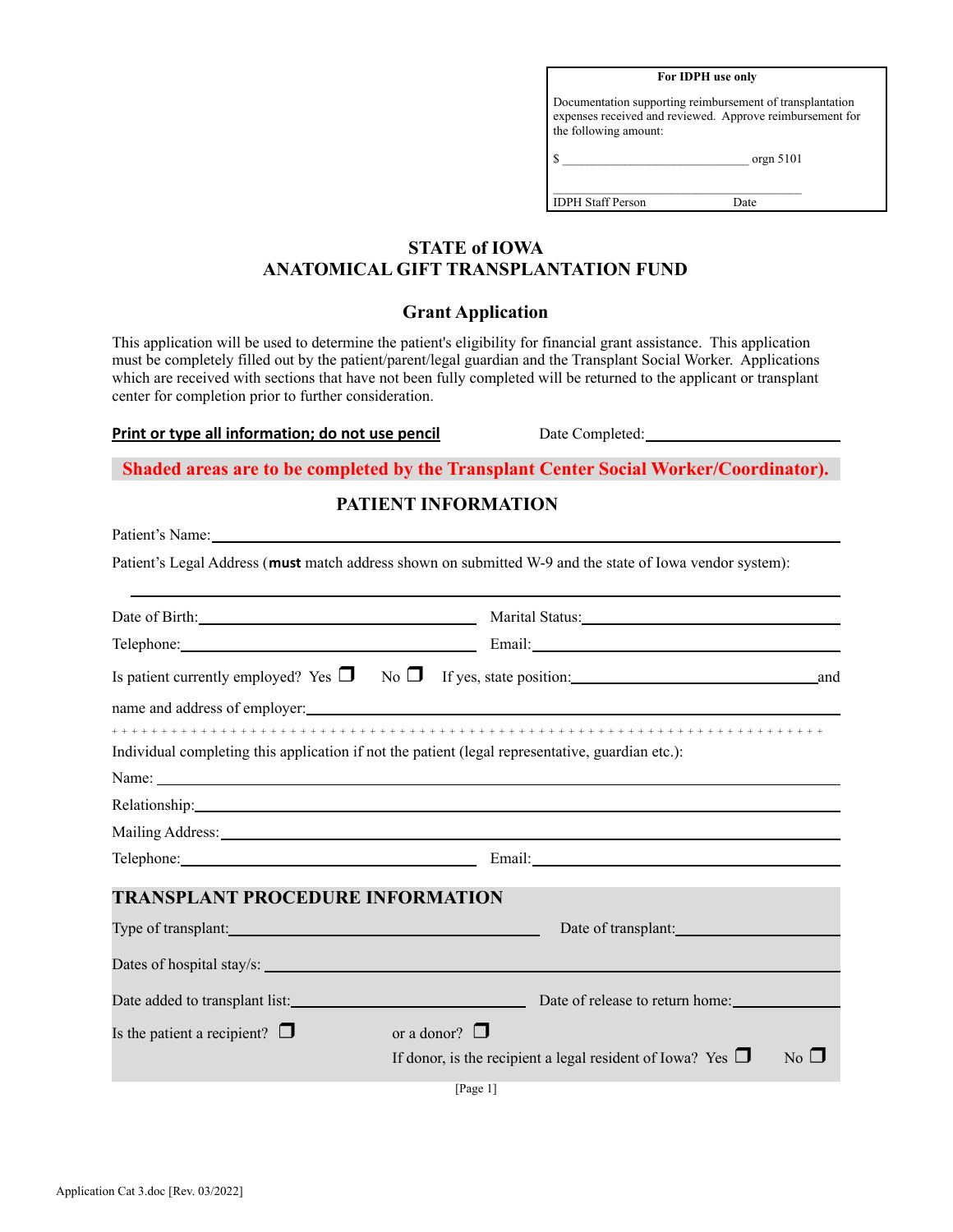**See the** *Guidelines* **available at [http://www.idph.state.ia.us/bh/anatomical\\_gift.asp](http://www.idph.state.ia.us/bh/anatomical_gift.asp) for information relating to eligible and ineligible expenses. The information located there is subject to change without notice.**

### **Description of Short-Term Need**

A. Costs of organ transplantation procedure:

| Description                                                                                                              |  |
|--------------------------------------------------------------------------------------------------------------------------|--|
|                                                                                                                          |  |
|                                                                                                                          |  |
| <b>Transplant Subtotal</b>                                                                                               |  |
| B. Costs of post-transplantation drugs (prescriptions) or other therapy:<br>List medications prescribed post-transplant. |  |
|                                                                                                                          |  |
|                                                                                                                          |  |
| (\$2,000 maximum reimbursed) Rx Subtotal                                                                                 |  |
| C. List of medications prescribed pre-transplantation:                                                                   |  |

D. Other transplantation costs including but not limited to food, lodging, (**itemized, original receipts required**) and transportation for recipient, living donors, or a single immediate family member/caretaker.

| (Non-food items, e.g. gum, breath mints, candy, etc. not eligible for reimbursement) Food                                                                                              |                                         |  |  |  |
|----------------------------------------------------------------------------------------------------------------------------------------------------------------------------------------|-----------------------------------------|--|--|--|
| (Mileage must be justified/explained. Vicinity miles are limited to 10 miles per day) Mileage $(39¢/mile)$                                                                             | $\mathcal{L}^{\text{max}}_{\text{max}}$ |  |  |  |
| **Lodging                                                                                                                                                                              |                                         |  |  |  |
| ** (Prior to 08/01/2021 maximum \$98+ taxes per night; 08/01/2021 and after, maximum \$120+ taxes per night.                                                                           |                                         |  |  |  |
| ** Effective 01/01/2022: in order to be eligible for reimbursement for lodging within Iowa, the lodging must be certified as                                                           |                                         |  |  |  |
| having taken the Iowa Office to Combat Human Trafficking training. See Combat Human Trafficking - Certified Lodging in Iowa.                                                           |                                         |  |  |  |
| Expenses incurred at lodging not certified are not eligible for reimbursement.                                                                                                         |                                         |  |  |  |
|                                                                                                                                                                                        |                                         |  |  |  |
|                                                                                                                                                                                        |                                         |  |  |  |
| <b>Other Subtotal</b>                                                                                                                                                                  |                                         |  |  |  |
| $Yes \Box$<br>Does the patient receive insurance or other coverage related to these costs?<br>Type of coverage/name of provider:                                                       | $\overline{N_0}$                        |  |  |  |
|                                                                                                                                                                                        |                                         |  |  |  |
| Yes $\Box$<br>Has coverage been exhausted and grant application is for items not covered?<br>NOTE: AGTF will not reimburse for expenses covered by insurance, Medicaid, Medicare, etc. | $\overline{N_0}$ $\Box$                 |  |  |  |
| <b>TOTAL Dollar Amount Requested</b>                                                                                                                                                   |                                         |  |  |  |

(maximum reimbursement \$4,000)

[Page 2]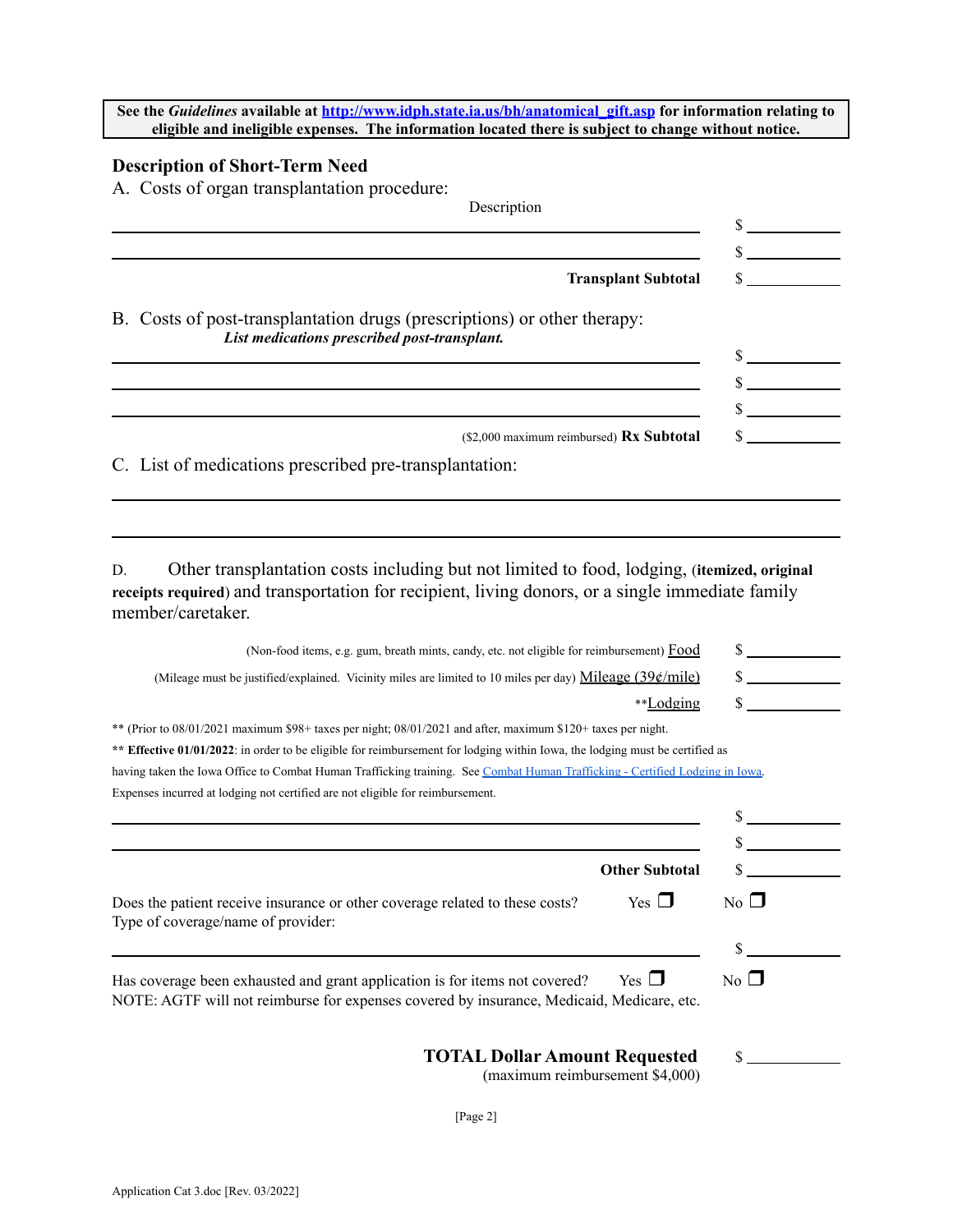### **Patient's Statement of Financial Need (REQUIRED):**

Please provide a brief summary of the relevant details and circumstances, which have led the patient to seek outside financial assistance. Include additional pages as needed.

#### **Acknowledgment, Release, and Certification**

The undersigned hereby certifies that the information contained in the application, to the best of his/her knowledge, is complete and accurate. The undersigned acknowledges that this application will be relied upon by the Iowa Department of Public Health (IDPH) in determining whether or not to provide grant funds on behalf of the patient. The undersigned (for himself/herself and his/her successors) agrees to contact IDPH immediately upon a material change in circumstances of the patient, including, but not limited to, the death of the patient or the realization of funds from other sources by any person that would materially change the financial information in this application. The undersigned acknowledges that the goal of this program is to provide its limited resources to those patients most in need and agrees to cooperate with this goal. Therefore, the undersigned agrees to cooperate if a material change in his/her circumstances occurs. The undersigned acknowledges that any funds awarded by IDPH are subject to audit.

The undersigned agrees that IDPH shall have free access to information available from third parties reasonably necessary to confirm the accuracy of the information contained in this application. Furthermore, the undersigned directs all such third parties to cooperate fully with IDPH in such due diligence.

The undersigned hereby authorizes the physician, social worker, pharmacist, or other healthcare professionals for the patient to complete and provide a "Verification Statement" and any other relevant information to IDPH with regard to this application. The undersigned specially waives the duties of confidentiality, either expressed or implied, upon such physician, social worker, or, as applicable, any pharmacists and other healthcare providers, as necessary or appropriate to respond to and/or verify this application fully and accurately.

Signature of patient or, if appropriate, parent or legal guardian:

[Transplant Patient or Legal Representative] [Date Signed]

[Page 3]